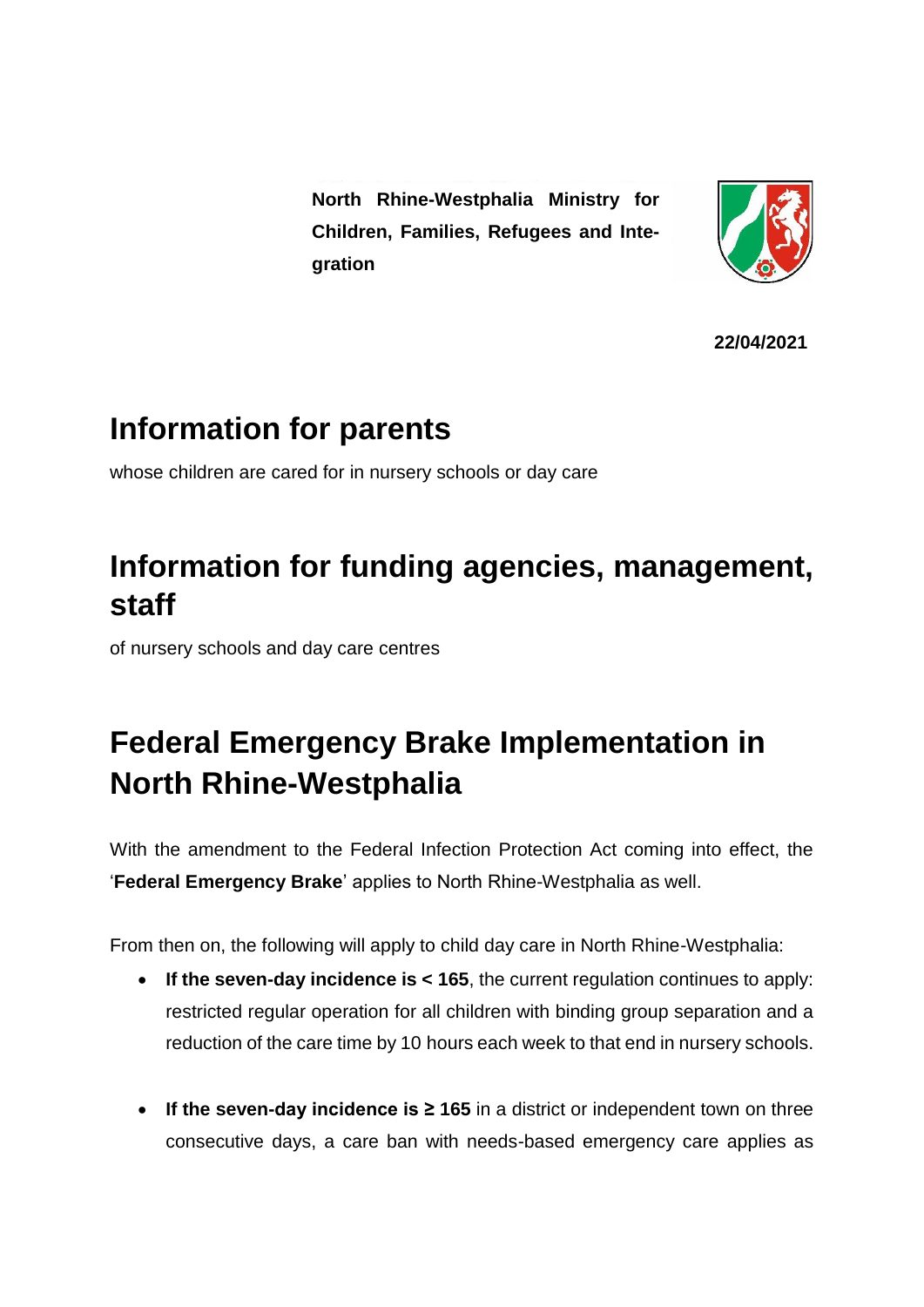from the day after the next day (i.e. for example, Monday, Tuesday, Wednesday seven-day incidence > 165; implementation of the emergency care as from Friday according to plan). During emergency care, the stipulations of the COVID-19 daycare regulation regarding hygiene, mandatory mask-wearing and traceability, the binding implementation of the group separation and the reduction by 10 hours per week in nursery schools required to that end continue to apply. The across-the-board reduced hours continues not to apply to child protection and special cases and the scope of care continues to be stipulated by the youth welfare office.

 **A return from needs-based emergency care to restricted operation** will be implemented once the seven-day incidence is < 165 again on five consecutive workdays.

The following children and families are **entitled to benefit from the needs-based emergency care**:

- children required to attend a care facility for child protection reasons, i.e. if attending a child daycare as a result of a family-court decision or in the context of measures and protection plans under sect. 8a of the Eighth Book of the German Social Security Code is required, as well as children making use of these services as a result of a decision under sect. 27 et seqq. of the Eighth Book of the German Social Security Code (assistance with the upbringing of the child)
- special hardship cases in consultation with the youth welfare office in charge
- children from difficult living conditions or whose life situation involves an increased need, where appropriate, and having a special individual need, with these families being actively addressed and invited by the child day care facilities
- children with disabilities and children at risk of major disabilities and having been diagnosed with this by an integration assistance carrier
- children in the last year before starting the first year of school
- children whose parents cannot ensure their care in any other manner, in particular if they have to pursue their gainful employment, but are to make use of child care only if such care cannot be ensured otherwise and if use is made of such